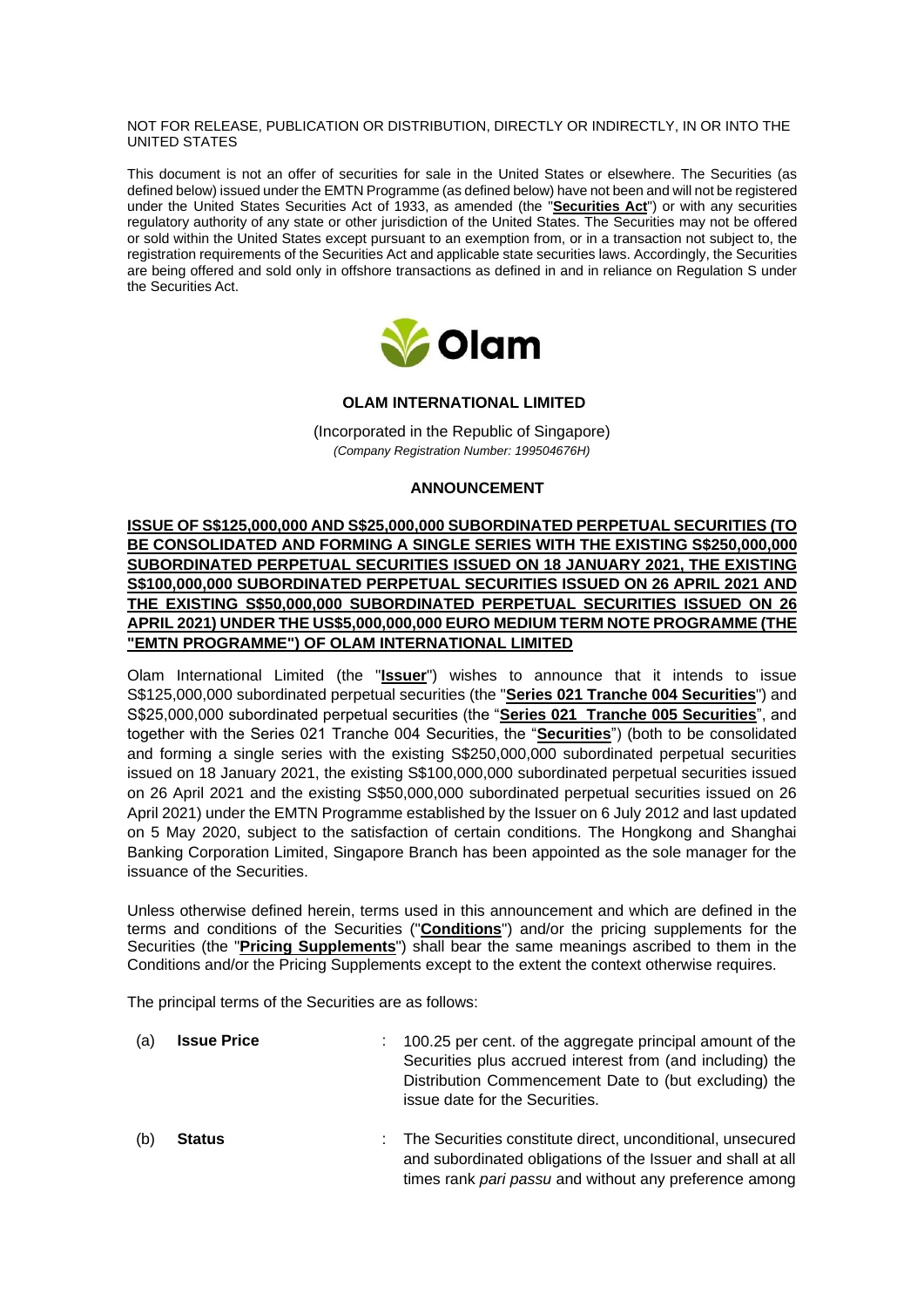themselves and with any Parity Obligations of the Issuer.

Subject to the insolvency laws of the jurisdiction of incorporation of the Issuer and other applicable laws, in the event of the Winding-Up of the Issuer, the Subordinated Holder Claims will rank in such Winding-Up:

- (a) expressly subordinated and subject to the rights and claims of all Senior Creditors of the Issuer;
- (b) *pari passu* with each other and with the rights and claims of any Parity Creditors or holders of Parity Obligations; and
- (c) in priority to the rights and claims of holders of Junior Obligations.
- (c) **Maturity Date** : The Securities are perpetual securities in respect of which there is no maturity date.
- (d) **Distribution** : Subject to the Conditions, the Securities confer a right to receive distribution from the Distribution Commencement Date at the applicable Distribution Rate payable semiannually in arrear on 18 January and 18 July of each year (each, a "**Distribution Payment Date**").

## (e) **Distribution Rate** : The Distribution Rate applicable to the Securities shall be:

- (a) in respect of the period from, and including, the Distribution Commencement Date to, but excluding, 18 July 2026 (the "**First Call Date**"), 5.375 per cent. per annum; and
- (b) in respect of the period from, and including, the First Call Date and each date falling every 5 years after the First Call Date) (each, a "**Reset Date**") falling thereafter to, but excluding, the immediately following Reset Date, at a rate equivalent to the Swap Offer Rate with respect to the relevant Reset Date plus the Initial Spread of 4.807 per cent. plus the Step-up Margin of 2.00 per cent, subject to amendment in accordance with the Conditions.
- (f) **Redemption at the Option of the Issuer** : The Securities are redeemable at the option of the Issuer, by giving not less than 30 nor more than 60 days' irrevocable notice to the Noteholders redeem all, but not some only, of the Securities on the First Call Date or on any Distribution Payment Date thereafter at 100 per cent. of the aggregate principal amount.
- (g) **Other Redemption** : The Securities may also be redeemed upon the occurrence of certain other redemption events to be specified in the Pricing Supplements.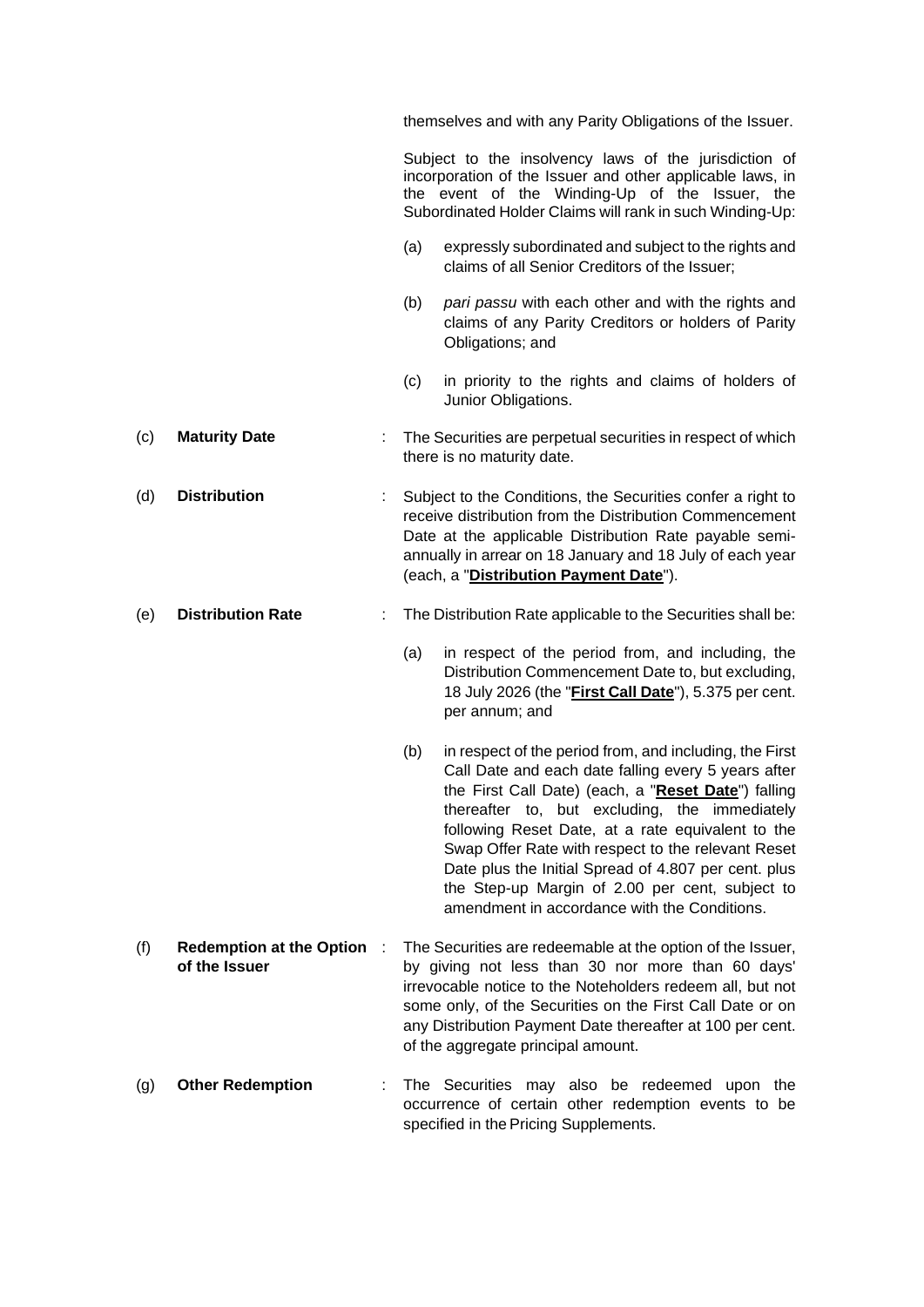- (h) **Distribution Discretion** : The Issuer may, at its sole discretion, elect to defer (in whole and not in part) any distribution which is otherwise scheduled to be paid on a Distribution Payment Date to the next Distribution Payment Date by giving notice to the holders of the Securities and to the Trustee and the CDP Paying Agent, not more than 15 nor less than 5 Business Days prior to a scheduled Distribution Payment Date, unless during the 3-month period prior to such scheduled Distribution Payment Date, the Issuer has at its discretion:
	- a) declared or paid any dividends or distributions on any of the Issuer's Junior Obligations or (except on a *pro rata* basis) any of the Issuer's Parity Obligations, or made any other payment (including payments under any guarantee obligations) on any of the Issuer's Junior Obligations or (except on a *pro rata* basis) any of the Issuer's Parity Obligations; and/or
	- b) repurchased, redeemed or otherwise acquired any of its Junior Obligations or (except on a *pro rata* basis) the Issuer's Parity Obligations,

in each case other than (i) in connection with any employee benefit plan or similar arrangements with or for the benefit of employees, officers, directors or consultants of the Group or (ii) as a result of the exchange or conversion of its Parity Obligations for its Junior Obligations).

Any distribution so deferred will constitute "**Arrears of Distribution**". The Issuer shall have no obligation to pay any distribution (including any Arrears of Distribution and any Additional Distribution Amount, if applicable) on any Distribution Payment Date if it validly elects not to do so. The Issuer is not subject to any limit as to the number of times distributions and Arrears of Distribution can be deferred.

(i) **Arrears of Distribution** : Each amount of Arrears of Distribution shall bear interest as if it constituted the principal of Securities at the prevailing Distribution Rate and the amount of such interest (the "**Additional Distribution Amount**") with respect to Arrears of Distribution shall be due and payable pursuant to the Conditions and shall be calculated by applying the applicable Distribution Rate to the amount of the Arrears of Distribution and otherwise *mutatis mutandis*  as provided in the Conditions.

> The Additional Distribution Amount accrued up to any Distribution Payment Date shall be added, for the purpose of calculating the Additional Distribution Amount accruing thereafter, to the amount of Arrears of Distribution remaining unpaid on such Distribution Payment Date so that it will itself become Arrears of Distribution.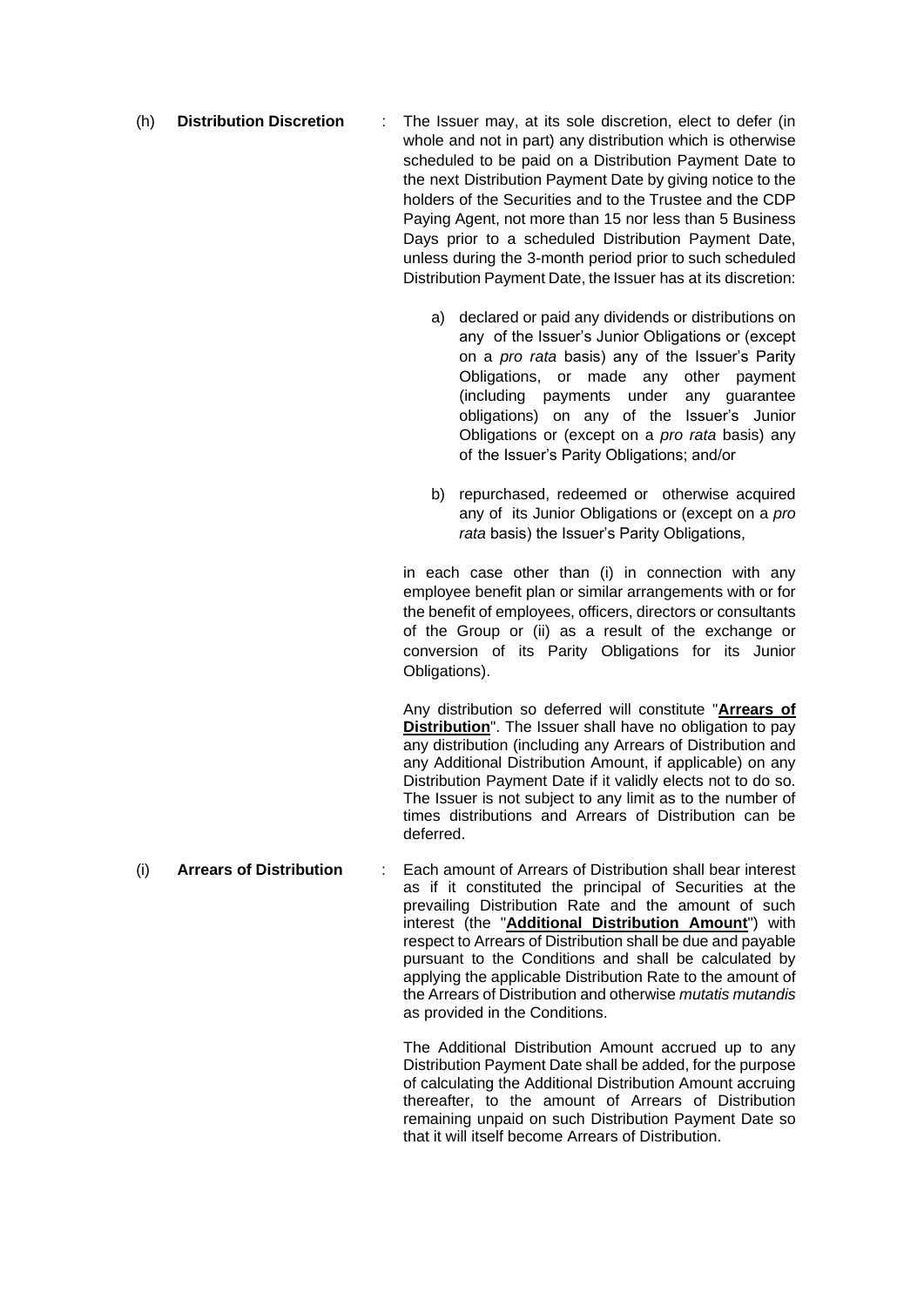- (j) **Restrictions in the case of Deferral**
	- If on any Distribution Payment Date, payment of all distribution payments scheduled to be made on such date is not made in full, the Issuer shall not and shall procure that none of its Subsidiaries shall:
		- (i) declare or pay any dividends, distributions or make any other payment on, and will procure that no dividend, distribution or other payment is made on, any of the Issuer's Junior Obligations or (except on a *pro rata* basis) any of the Issuer's Parity Obligations; or
	- (ii) redeem, reduce, cancel, buy-back or acquire for any consideration, any of the Issuer's Junior Obligations or (except on a *pro rata* basis) any of the Issuer's Parity Obligations,

in each case, other than (1) in connection with any employee benefit plan or similar arrangements with or for the benefit of employees, officers, directors or consultants of the Group, (2) as a result of the exchange or conversion of Parity Obligations for Junior Obligations, (3) if the Issuer has made payment in whole (and not in part only) of all outstanding Arrears of Distribution (if applicable) and any Additional Distribution Amounts (if applicable) or (4) when the Issuer is so permitted by an Extraordinary Resolution (as defined in the Trust Deed) of the Noteholders.

(l) **Governing Law** : English law, except that subordination provisions applicable to the Issuer shall be governed by and construed in accordance with Singapore law.

The Securities are expected to be issued on 23 November 2021.

Net proceeds from the issue of the Securities will be used by the Issuer and its subsidiaries (the "**Group**") for debt refinancing and/or any one or more of those purposes set out in the "Use of Proceeds" section of the Offering Circular dated 5 May 2020.

Application will be made to the Singapore Exchange Securities Trading Limited (the "**SGX-ST**") for permission to deal in and quotation of the Securities on the SGX-ST. Such permission will be granted when the Securities have been admitted to the Official List of the SGX-ST. There is no assurance that the application to the SGX-ST for permission to deal in and quotation of the Securities will be approved. The SGX-ST assumes no responsibility for the correctness of any of the statements made, opinions expressed or reports contained herein. The approval in-principle from, and admission to the Official List of, the SGX-ST is not to be taken as an indication of the merits of the Issuer, its subsidiaries, its associated companies, the EMTN Programme and/or the Securities.

This announcement does not constitute an offer to sell, or the solicitation of an offer to buy, any security and shall not constitute an offer, solicitation or sale in any jurisdiction in which such offer, solicitation or sale would be unlawful. The distribution of this announcement and other information referred to herein may be restricted by law and persons into whose possession this announcement or such other information comes should inform themselves about and observe any such restriction.